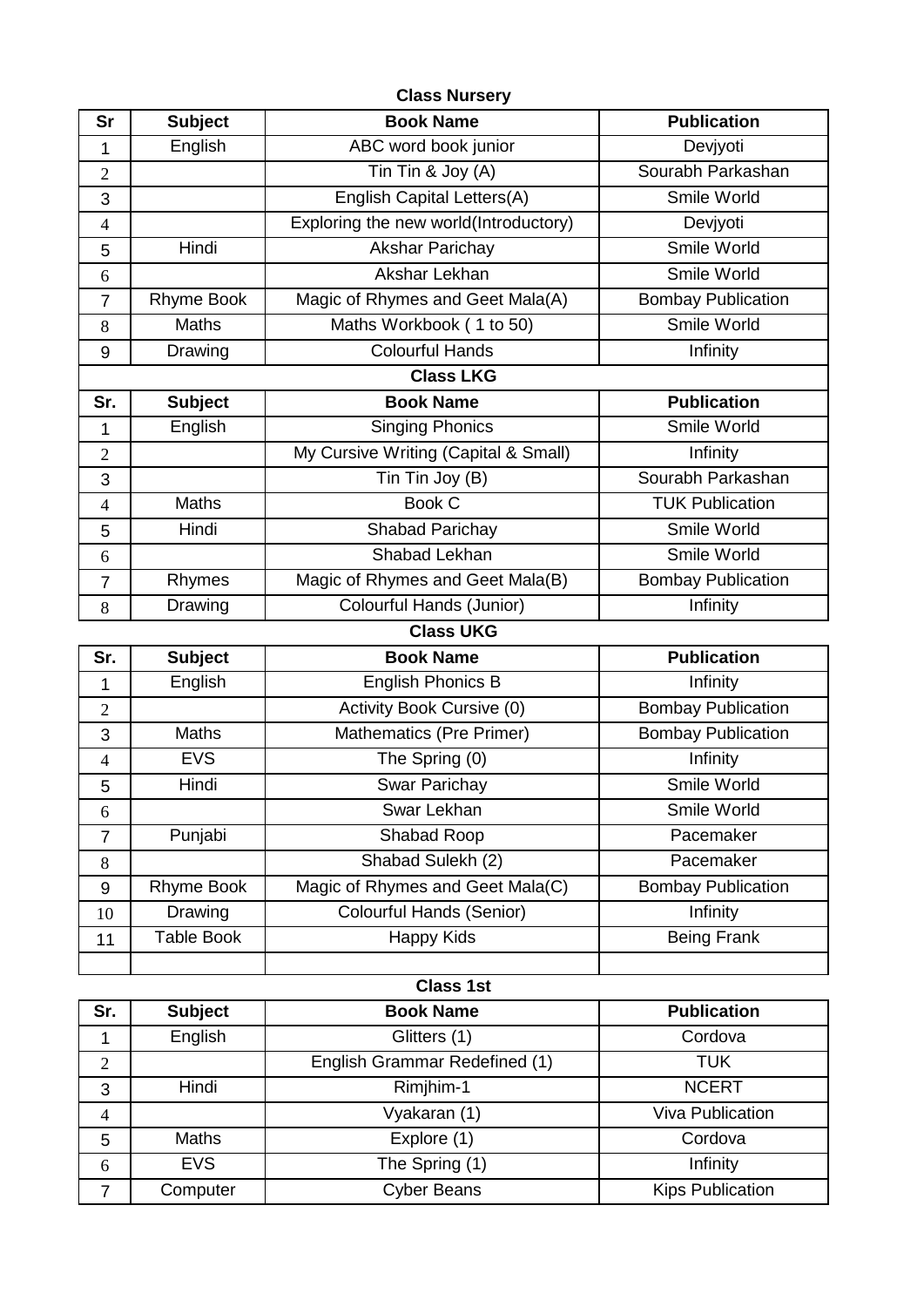| 8  | Drawing           | I am An Artist                    | <b>Kirti Publication</b> |
|----|-------------------|-----------------------------------|--------------------------|
| 9  | Conversation      | New way of Conversation (1)       | Golden Time              |
| 10 | eneral Knowled    | The Knowledge Island              | Sourabh Parkashan        |
| 11 | Punjabi           | Saun Rishma Punjabi Parveshika(0) | S.P.Books                |
| 12 |                   | Parveshika Abhyas (Saun Rishma)   | S.P.Books                |
| 13 | <b>Table Book</b> | Happy Kids                        | <b>Being Frank</b>       |

|                  | <b>Class 2nd</b>     |                                             |                           |  |
|------------------|----------------------|---------------------------------------------|---------------------------|--|
| Sr.              | <b>Subject</b>       | <b>Book Name</b>                            | <b>Publication</b>        |  |
| No.              |                      |                                             |                           |  |
| 1                | English              | Glitters (2)                                | Cordova                   |  |
| $\overline{2}$   |                      | English Grammar Redefined (2)               | <b>TUK</b>                |  |
| 3                | Hindi                | Rimjhim-2                                   | <b>NCERT</b>              |  |
| $\overline{4}$   |                      | Vyakaran (2)                                | Viva Publication          |  |
| 5                | <b>Maths</b>         | Explore (2)                                 | Cordova                   |  |
| 6                | <b>EVS</b>           | The Spring (2)                              | Infinity                  |  |
| $\overline{7}$   | Conversation         | New Way of Conversation (2)                 | Golden Time               |  |
| 8                | eneral Knowled       | The Knowledge Island                        | Sourabh Parkashan         |  |
| 9                | Drawing              | I am An Artist (2)                          | <b>Kirti Publication</b>  |  |
| 10               | Computer             | Cyber Beans (2)                             | <b>Kips Publication</b>   |  |
| 11               | <b>Table Book</b>    | Happy Kids                                  | <b>Being Frank</b>        |  |
| 12               | Punjabi              | Saun Rishma(1)                              | S.P.Books                 |  |
|                  |                      | <b>Class 3rd</b>                            |                           |  |
| Sr.              | <b>Subject</b>       | <b>Book Name</b>                            | <b>Publication</b>        |  |
| No.              |                      |                                             |                           |  |
| 1                | English              | <b>Enhanced English Alive (Course Book)</b> | Collins                   |  |
| $\mathbf{2}$     | English              | <b>Enhanced English Literature Reader</b>   | Collins                   |  |
| $\mathbf{3}$     |                      | Marigold-3                                  | <b>NCERT</b>              |  |
| 4                |                      | <b>Bravia</b>                               | Devjyoti                  |  |
| 5                | Hindi                | Rimjhim 3                                   | <b>NCERT</b>              |  |
| 6                |                      | Hindi Vyakaran                              | <b>Viva Publication</b>   |  |
| $\overline{7}$   | Maths                | Mathematics-3                               | <b>NCERT</b>              |  |
| 8                | <b>EVS</b>           | Looking around (Aaspass)                    | <b>NCERT</b>              |  |
| $\boldsymbol{9}$ | Computer             | <b>Cyber Beans</b>                          | <b>Kips Publication</b>   |  |
| 10               | Drawing              | I Am An Artist                              | <b>Kirti Publication</b>  |  |
| 11               | General<br>Knowledge | The Knowledge Island                        | Sourabh                   |  |
| 12               | Conversation         | New Way of Conversation                     | <b>Golden Time Series</b> |  |
| 13               | Punjabi              | Sugat(1)                                    | Cordova                   |  |
| 14               |                      | Navin Nuhar(2)                              | Pacemaker                 |  |
|                  |                      | <b>Class 4th</b>                            |                           |  |
| Sr.<br>Nη        | <b>Subject</b>       | <b>Book Name</b>                            | <b>Publication</b>        |  |

| No. |         |                                           |          |
|-----|---------|-------------------------------------------|----------|
|     | English | Enhanced English Alive (Course Book)      | Collins  |
|     | English | <b>Enhanced English Literature Reader</b> | Collins  |
|     |         | <b>Bravia</b>                             | Deviyoti |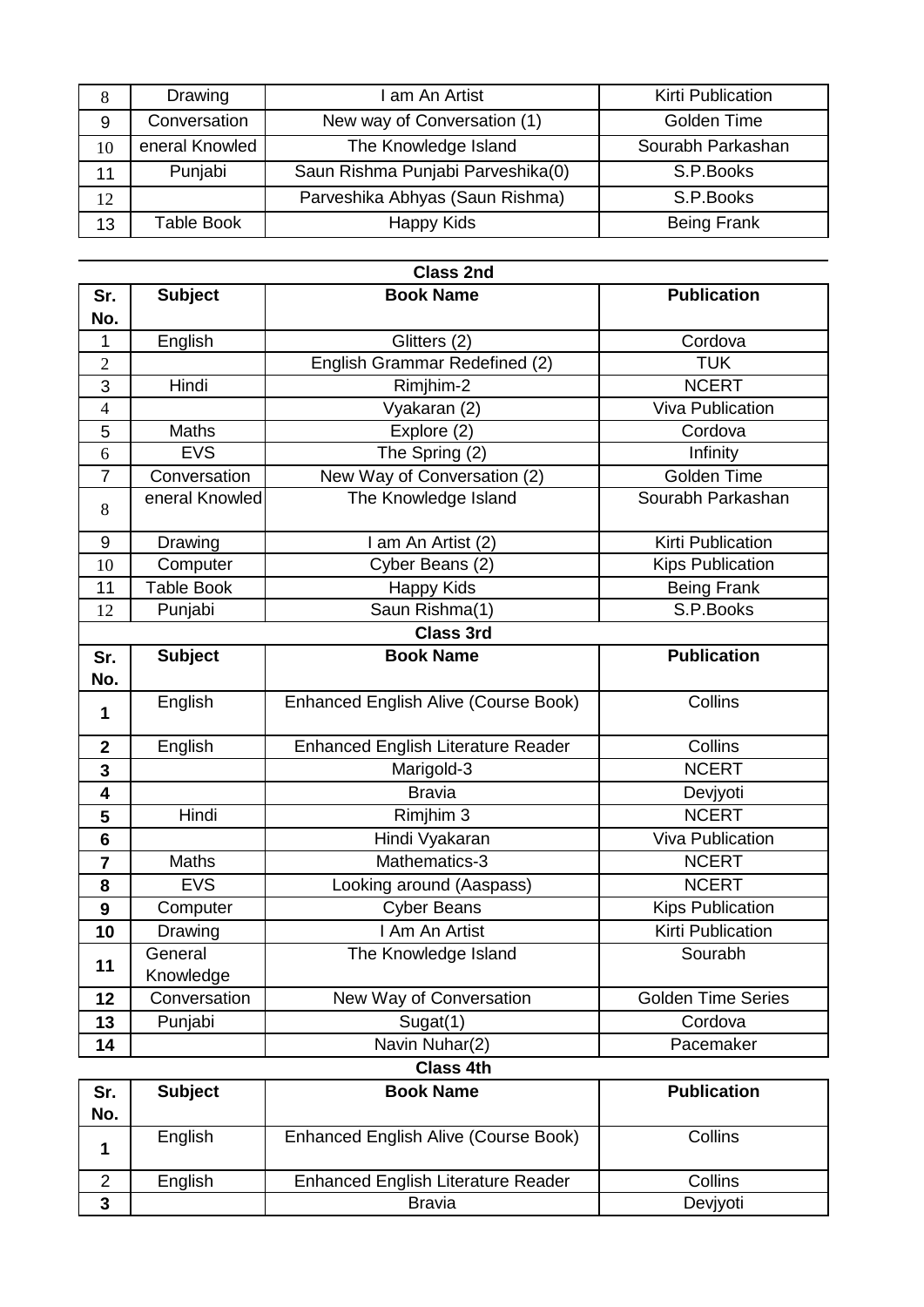| 4                |                       | Marigold -4                                 | <b>NCERT</b>               |
|------------------|-----------------------|---------------------------------------------|----------------------------|
| 5                | Hindi                 | Rimjhim Hindi -4                            | <b>NCERT</b>               |
| 6                |                       | Grammar                                     | <b>Viva Publication</b>    |
| $\overline{7}$   | Maths                 | Mathematics-4                               | <b>NCERT</b>               |
| 8                | Science               | <b>Revised Mastering Science</b>            | Cordova                    |
| 9                | <b>Social Science</b> | Together with S.Sci                         | Rachna Sagar               |
| 10               | Computer              | <b>Cyber Beans</b>                          | <b>Kips Publication</b>    |
| 11               | Drawing               | I Am An Artist                              | <b>Kirti Publication</b>   |
| 12               | General<br>Knowledge  | The Knowledge Island                        | Sourabh Publication        |
| 13               | Conversation          | New Way of Conversation                     | <b>Golden Times Series</b> |
| 14               | Punjabi               | Sugat (2)                                   | Cordova                    |
| 15               |                       | Navin Nuhar (3)                             | Pacemaker                  |
|                  |                       | <b>Class 5th</b>                            |                            |
| Sr.              | <b>Subject</b>        | <b>Book Name</b>                            | <b>Publication</b>         |
| No.              |                       |                                             |                            |
| 1                | English               | <b>Enhanced English Alive (Course Book)</b> | Collins                    |
| $\overline{2}$   | English               | Marigold-5                                  | <b>NCERT</b>               |
| $\mathbf{3}$     |                       | <b>Bravia</b>                               | Devjyoti                   |
| 4                |                       | Enhanced English Literature (5)             | Collins                    |
| 5                | Hindi                 | Rimjhim Hindi-5                             | <b>NCERT</b>               |
| 6                |                       | Grammar                                     | <b>Viva Publication</b>    |
| $\overline{7}$   | Maths                 | Mathematics-5                               | <b>NCERT</b>               |
| 8                | Science               | <b>Revised Mastering Science</b>            | Cordova                    |
| 9                | Social Science        | Together with S.Sci.                        | Rachna Sagar               |
| 10               | Computer              | <b>Cyber Beans</b>                          | <b>Kips Publication</b>    |
| 11               | Drawing               | I Am An Aritist (5)                         | <b>Kirti Publication</b>   |
| 12               | General<br>Knowledge  | The Knowledge Island                        | Sourabh Publication        |
| 13               | Conversation          | New Way of Conversation                     | <b>Golden Times Series</b> |
| 14               | Punjabi               | Sugat (3)                                   | Cordova                    |
| 15               |                       | Navin Nuhar (4)                             | Pacemaker                  |
|                  |                       | <b>Class 6th</b>                            |                            |
| Sr.              | <b>Subject</b>        | <b>Book Name</b>                            | <b>Publication</b>         |
| No.              |                       |                                             |                            |
| $\mathbf{1}$     | English               | Book 2 Pact with Sun                        | <b>NCERT</b>               |
| $\overline{2}$   |                       | <b>Honey Suckle</b>                         | <b>NCERT</b>               |
| 3                |                       | <b>Bravia</b>                               | Devjyoti                   |
| $\overline{4}$   | Hindi                 | Vasant/Bal Ram Katha                        | <b>NCERT</b>               |
| 5                |                       | Grammar                                     | <b>Viva Publication</b>    |
| $\boldsymbol{6}$ | Maths                 | Mathematics 6                               | <b>NCERT</b>               |
| $\overline{7}$   | Science               | Science 6                                   | <b>NCERT</b>               |

**S Lab Manual 19 Connect Lab Manual** 19 V.Connect

and Political Life

10 Computer Cyber Touch (5) Kips Publication

NCERT

Social Science Our Past/ The Earth our Habitat/ Social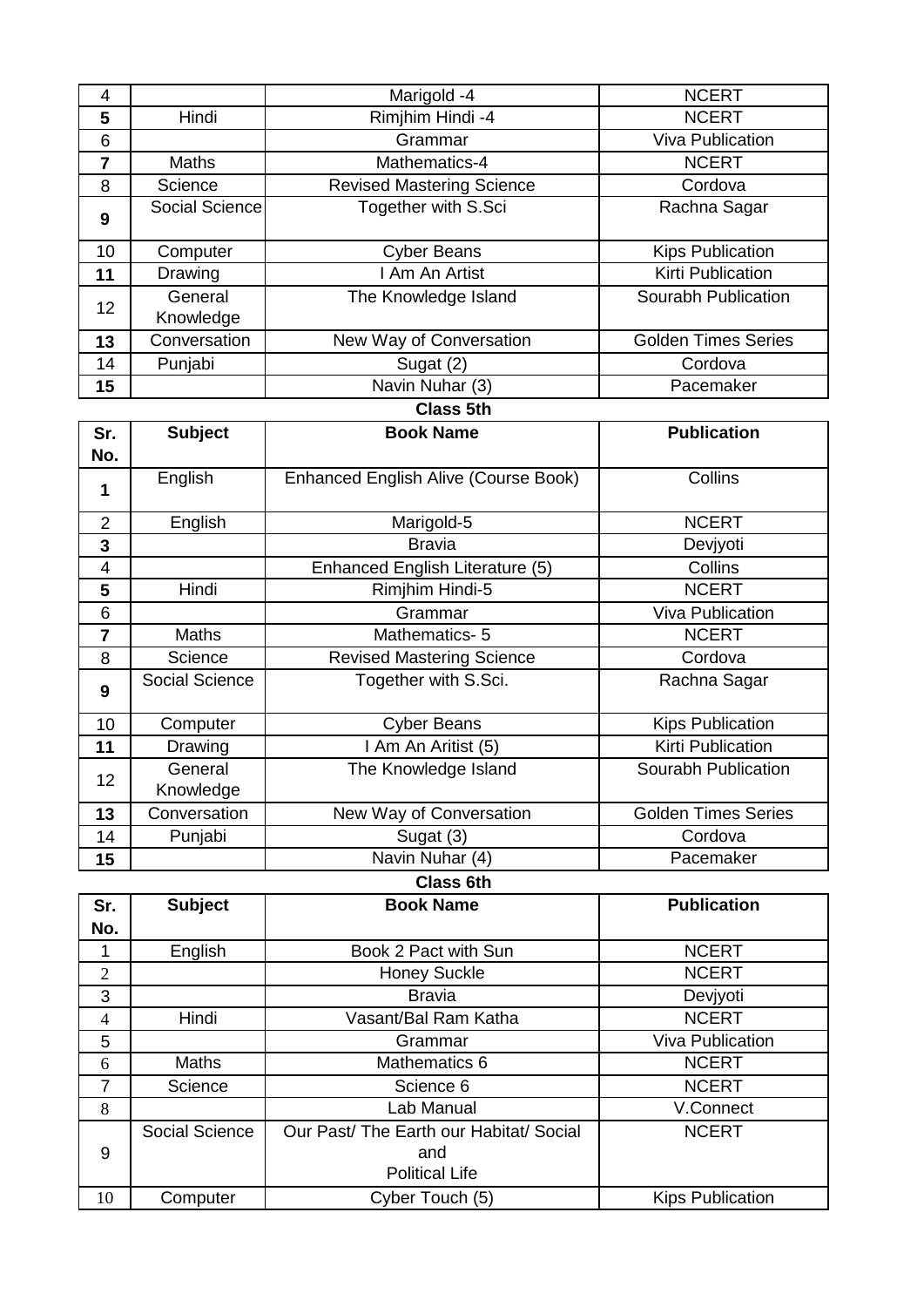| 11             | Drawing               | I Am An Artist                                                     | Kirti Publication               |
|----------------|-----------------------|--------------------------------------------------------------------|---------------------------------|
| 12             | Punjabi               | Sugat(6)                                                           | Cordova                         |
| 13             |                       | Navin Nuhar(5)                                                     | Pacemaker                       |
| 14             | Map skill             |                                                                    |                                 |
|                |                       | <b>Class 7th</b>                                                   |                                 |
| Sr.            | <b>Subject</b>        | <b>Book Name</b>                                                   | <b>Publication</b>              |
| No.            |                       |                                                                    |                                 |
| 1              | English               | Honey Comb                                                         | <b>NCERT</b>                    |
| $\overline{2}$ |                       | An Alien Hand                                                      | <b>NCERT</b>                    |
| 3              |                       | <b>Bravia</b>                                                      | Devjyoti                        |
| $\overline{4}$ | Hindi                 | Vasant/Mahabharat                                                  | <b>NCERT</b>                    |
| 5              |                       | Hindi Vyakaran                                                     | <b>Viva Publication</b>         |
| 6              | Maths                 | <b>Mathematics 7</b>                                               | <b>NCERT</b>                    |
| $\overline{7}$ | Science               | Science 7                                                          | <b>NCERT</b>                    |
| 8              |                       | Lab Manual                                                         | V.Connect                       |
| 9              | <b>Social Science</b> | Our Past/ Our environment/ Social and<br><b>Political Life</b>     | <b>NCERT</b>                    |
| 10             | Computer              | <b>Cyber Touch</b>                                                 | <b>Kips Publication</b>         |
| 11             | Drawing               | I Am An Artist                                                     | <b>Kirti Publication</b>        |
| 12             | Punjabi               | Sugat(7)                                                           | Cordova                         |
| 13             |                       | Navin Nuhar (6)                                                    | Pacemaker                       |
| 14             | Map skill             |                                                                    |                                 |
|                |                       | <b>Class 8th</b>                                                   |                                 |
| Sr.            | <b>Subject</b>        | <b>Book Name</b>                                                   | <b>Publication</b>              |
| No.            |                       |                                                                    |                                 |
|                |                       |                                                                    |                                 |
| 1              |                       | Honey Dew                                                          | <b>NCERT</b>                    |
| $\overline{2}$ | English               | Its So Happen                                                      | <b>NCERT</b>                    |
| 3              |                       | <b>Bravia</b>                                                      |                                 |
| $\overline{4}$ | Hindi                 | Vasant/Bharat Ki Khoj                                              | Devjyoti<br><b>NCERT</b>        |
| 5              |                       | Hindi Vyakaran                                                     | <b>Viva Publication</b>         |
| 6              | Maths                 | Mathematics 8                                                      | <b>NCERT</b>                    |
| $\overline{7}$ | Science               | Science 8                                                          | <b>NCERT</b>                    |
| 8              |                       | Lab Manual                                                         | V.Connect                       |
| 9              | Social Science        | Resource and Development/ Social and<br>Political Life/ Our Past 3 | <b>NCERT</b>                    |
| 10             | Computer              | <b>Cyber Touch</b>                                                 | <b>Kips Publication</b>         |
| 11             | Drawing               | I Am an Artist (8)                                                 | Kirti Publication               |
| 12             | Punjabi               | Sugat(8)                                                           | Cordova                         |
| 13             |                       | Navin Nuhar (7)                                                    | Pacemaker                       |
| 14             | Map skill             |                                                                    |                                 |
|                |                       | <b>Class 9th</b>                                                   |                                 |
| Sr.            | <b>Subject</b>        | <b>Book Name</b>                                                   | <b>Publication</b>              |
| No.            |                       |                                                                    |                                 |
| 1              | English               | Beehive                                                            | <b>NCERT</b>                    |
| $\overline{2}$ |                       | Moments                                                            | <b>NCERT</b>                    |
| 3              |                       | <b>Bravia</b>                                                      | Dev Jyoti                       |
| $\overline{4}$ | Punjabi               | Sahit Mala- I                                                      | <b>NCERT</b>                    |
| 5              |                       | Vangi- I<br>Punjabi Vyakaran and Rachnawali                        | <b>NCERT</b><br>S P Publication |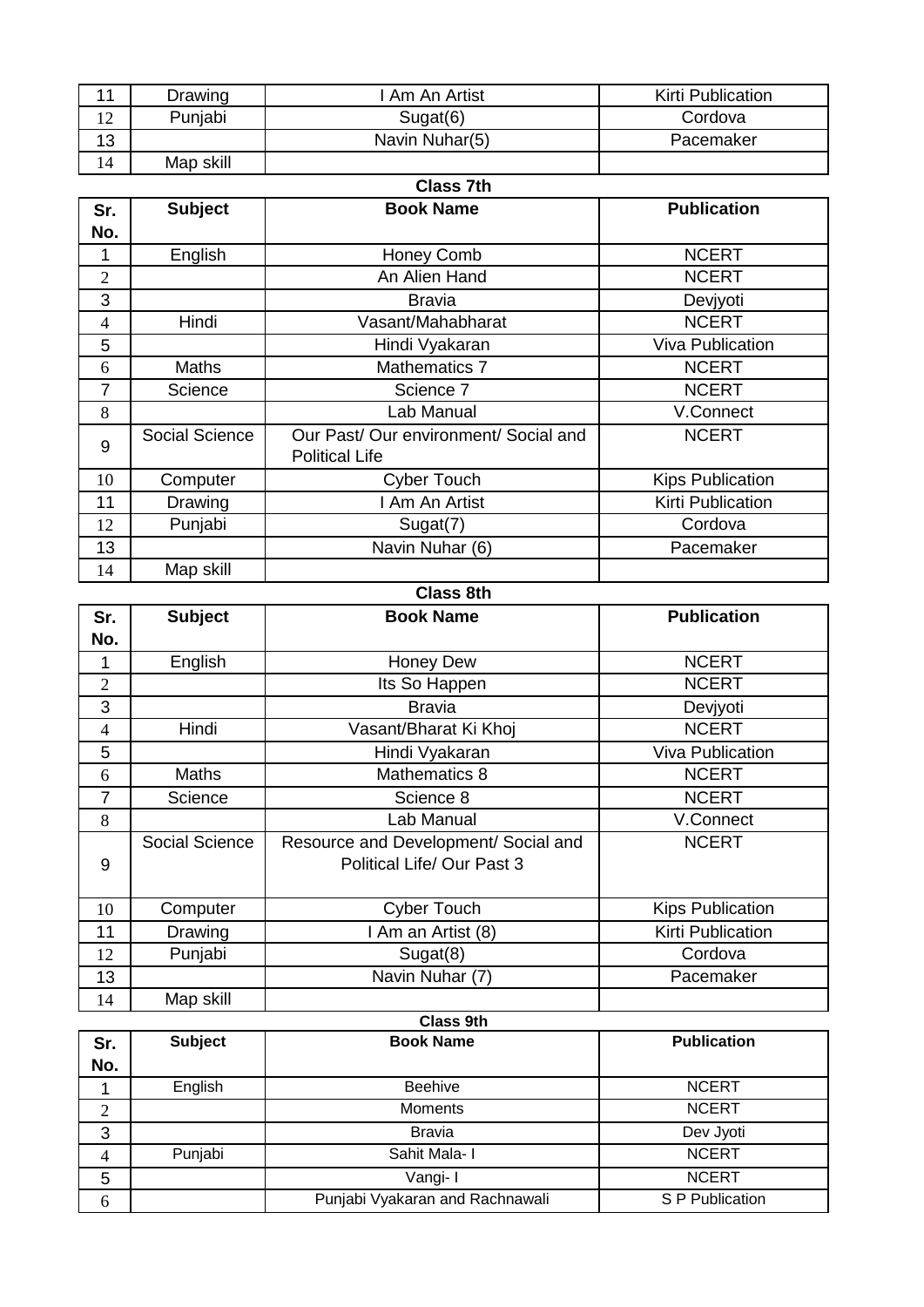| $\overline{7}$ | Hindi                | Saparsh                               | <b>NCERT</b>            |
|----------------|----------------------|---------------------------------------|-------------------------|
| 8              |                      | Sanchan                               | <b>NCERT</b>            |
| 9              |                      | Vyakaran Parichay 9 Course B          | <b>Full Marks</b>       |
| 10             | Maths                | Mathematics 9                         | <b>NCERT</b>            |
| 11             |                      | Perfect Maths Assessment (9)          | Collins                 |
| 12             |                      | Maths Lab Manual                      | Luxmi Publication       |
| 13             | S.Sci                | <b>History</b>                        | <b>NCERT</b>            |
| 14             |                      | Geo                                   | <b>NCERT</b>            |
| 15             |                      | Pol.Sci                               | <b>NCERT</b>            |
| 16             |                      | Eco                                   | <b>NCERT</b>            |
| 17             | Science              | Science (9)                           | <b>NCERT</b>            |
| 18             |                      | Perfect Science Assessment(9)         | Collins                 |
| 19             |                      | Lab Manual                            | V.Connect               |
| 20             | Health &<br>Physical | Mainstreaming H and Phy.              | <b>NCERT</b>            |
| 21             | Info. Tech.          | Information Technology Touch Pad(402) | <b>Orange Education</b> |
| 22             |                      | Lab Manual                            |                         |
| 23             | Drawing              | I Am an Artist (9)                    | Kirti Publication       |
| 24             | Map skill            |                                       |                         |
|                |                      | Class 10th                            |                         |
| Sr.            | <b>Subject</b>       | <b>Book Name</b>                      | <b>Publication</b>      |
| No.            |                      |                                       |                         |
| 1              | English              | First Flight (10)                     | <b>NCERT</b>            |
| $\mathbf{2}$   |                      | Footprint without feet (10)           | <b>NCERT</b>            |
| 3              |                      | <b>Bravia</b>                         | Dev Jyoti               |
| $\overline{4}$ | Hindi                | Sanchan (2)                           | <b>NCERT</b>            |
| $\overline{5}$ |                      | Vyakaran Parichay 10 Course B         | <b>Full Marks</b>       |
| 6              |                      | Sparsh (2)                            | <b>NCERT</b>            |
| $\overline{7}$ | Punjabi              | Vangi-II                              | <b>NCERT</b>            |
| 8              |                      | Sahit Mala-II                         | <b>NCERT</b>            |
| 9              | <b>Maths</b>         | Maths (10)                            | <b>NCERT</b>            |
| 10             |                      | Perfect Maths Assessment(10)          | Collins                 |
| 11             |                      | Maths Lab Manual                      | Luxmi Publication       |
| 12             | Health &<br>Physical | Mainstreaming H and Phy.              | <b>NCERT</b>            |
| 13             | S.Sci                | History                               | <b>NCERT</b>            |
| 14             |                      | Geo                                   | <b>NCERT</b>            |
| 15             |                      | Pol.Science                           | <b>NCERT</b>            |
| 16             |                      | Eco                                   | <b>NCERT</b>            |
| 17             | Science              | NCERT (10)                            | <b>NCERT</b>            |
| 18             |                      | Perfect Science Assessment(10)        | Collins                 |
| 19             |                      | Lab Manual                            | V.Connect               |
| 20             | Info. Tech.          | Information Technology (402)          | Orange                  |
| 21             |                      | Lab Manual                            | Evergreen               |
| 22             | Drawing              | I Am an Artist (10)                   | Kirti Publication       |
| 23             | Map skill            |                                       |                         |
|                |                      | Class - +1 (Arts)                     |                         |
| S.             | <b>Subject</b>       | <b>Book Name</b>                      | <b>Publication</b>      |
| No.            |                      |                                       |                         |
| 1              | English              | Snapshot (English)                    | <b>NCERT</b>            |
| $\overline{2}$ |                      | Hornbill (English)                    | <b>NCERT</b>            |
|                |                      |                                       |                         |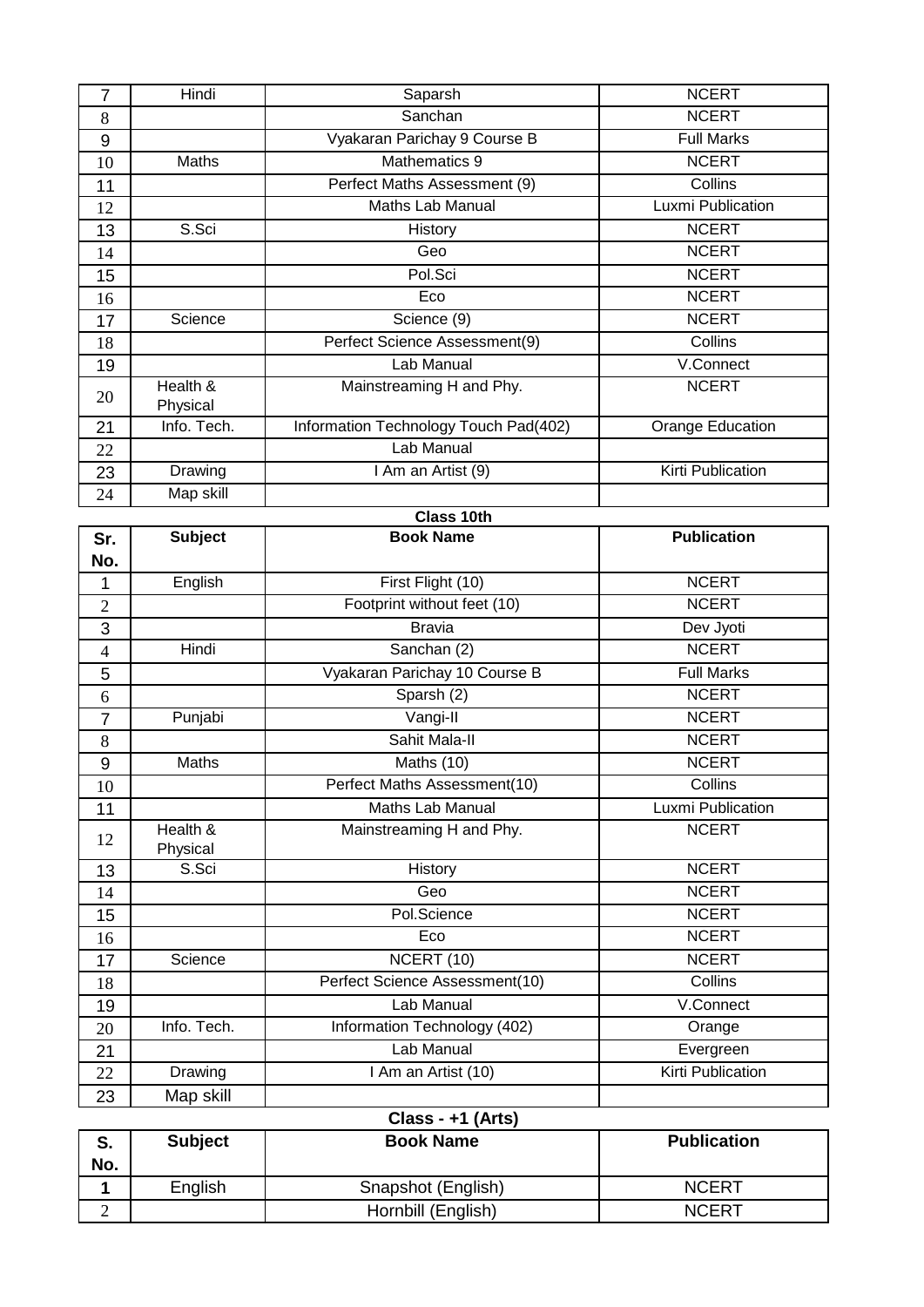| 3              |                       | <b>Bravia</b>                               | Devjyoti                  |
|----------------|-----------------------|---------------------------------------------|---------------------------|
| $\overline{4}$ | Punjabi               | Punjabi Lazmi                               | <b>NCERT</b>              |
| 5              | Physical<br>Education | <b>Physical Education Book 11</b>           | <b>NCERT</b>              |
| 6              |                       | <b>Physical Education Practical Book 11</b> | <b>Full Marks</b>         |
| $\overline{7}$ |                       | Health & Phy. Edu. (Mainstreaming)          | <b>Full Marks</b>         |
| 8              | History 11            |                                             | <b>NCERT</b>              |
| 9              | Pol. Science 11       |                                             | <b>NCERT</b>              |
| 10             | Fine Art              | History of Indian Art (11)                  | <b>NCERT</b>              |
|                |                       |                                             |                           |
|                |                       | Class +1 (Commerce)                         |                           |
| S.             | <b>Subject</b>        | <b>Book Name</b>                            | <b>Publication</b>        |
| No.            |                       |                                             |                           |
| 1              | Accountancy           | Accountancy                                 | <b>NCERT</b>              |
|                | <b>Business</b>       |                                             | <b>NCERT</b>              |
| $\overline{2}$ | <b>Studies</b>        |                                             |                           |
| 3              | Economics             |                                             | <b>NCERT</b>              |
| 4              | English               | Hornbill (English)                          | <b>NCERT</b>              |
| 5              |                       | Snapshot (English)                          | <b>NCERT</b>              |
| 6              |                       | <b>Bravia</b>                               | Devjyoti                  |
| $\overline{7}$ | Punjabi               | Punjabi Lazmi                               | <b>NCERT</b>              |
| 8              | Physical<br>Education | <b>Physical Education Book 11</b>           | <b>NCERT</b>              |
| $9\,$          |                       | <b>Physical Education Practical Book</b>    | <b>Full Marks</b>         |
| 10             |                       | Health & Phy. Edu. (Mainstreaming)          | <b>Full Marks</b>         |
| 11             | Fine Art              | History of Indian Art (11)                  | <b>NCERT</b>              |
|                |                       |                                             |                           |
|                |                       | Class - +1 (Medical & Non Medical)          |                           |
| S.             | <b>Subject</b>        | <b>Book Name</b>                            | <b>Publication</b>        |
| No.            |                       |                                             |                           |
| 1              | English               | Hornbill (English)                          | <b>NCERT</b>              |
| $\overline{2}$ |                       | Snapshot (English)                          | <b>NCERT</b>              |
| 3              |                       | <b>Bravia</b>                               | Devjyoti                  |
| $\overline{4}$ | Punjabi               | Punjabi Lazmi                               | <b>NCERT</b>              |
| 5              | Biology               | Biology 11                                  | <b>NCERT</b>              |
| 6              |                       | <b>Biology Lab Manual</b>                   | <b>Sumit Publication</b>  |
| $\overline{7}$ | Maths                 | Maths 11                                    | <b>NCERT</b>              |
| 8              |                       | <b>Maths Lab Manual</b>                     | Laxmi Publication         |
| $9\,$          | Physics               | The New Companion Physics                   | <b>NCERT</b>              |
| 10             |                       | Physics Lab Manual                          | <b>Summit Publication</b> |
| 11             | Chemistry             | <b>Companion Chemistry</b>                  | <b>NCERT</b>              |
| 12             |                       | <b>Chemistry Lab Manual</b>                 | <b>Summit Publication</b> |
| 13             | Physical<br>Education | <b>Physical Education Book 11</b>           | <b>NCERT</b>              |
| 14             |                       | <b>Physical Education Practical Book 11</b> | <b>Full Marks</b>         |
| 15             |                       | Health & Phy. Edu. (Mainstream)             | <b>Full Marks</b>         |
| 16             | Fine Art              | History of Indian Art (11)                  | <b>NCERT</b>              |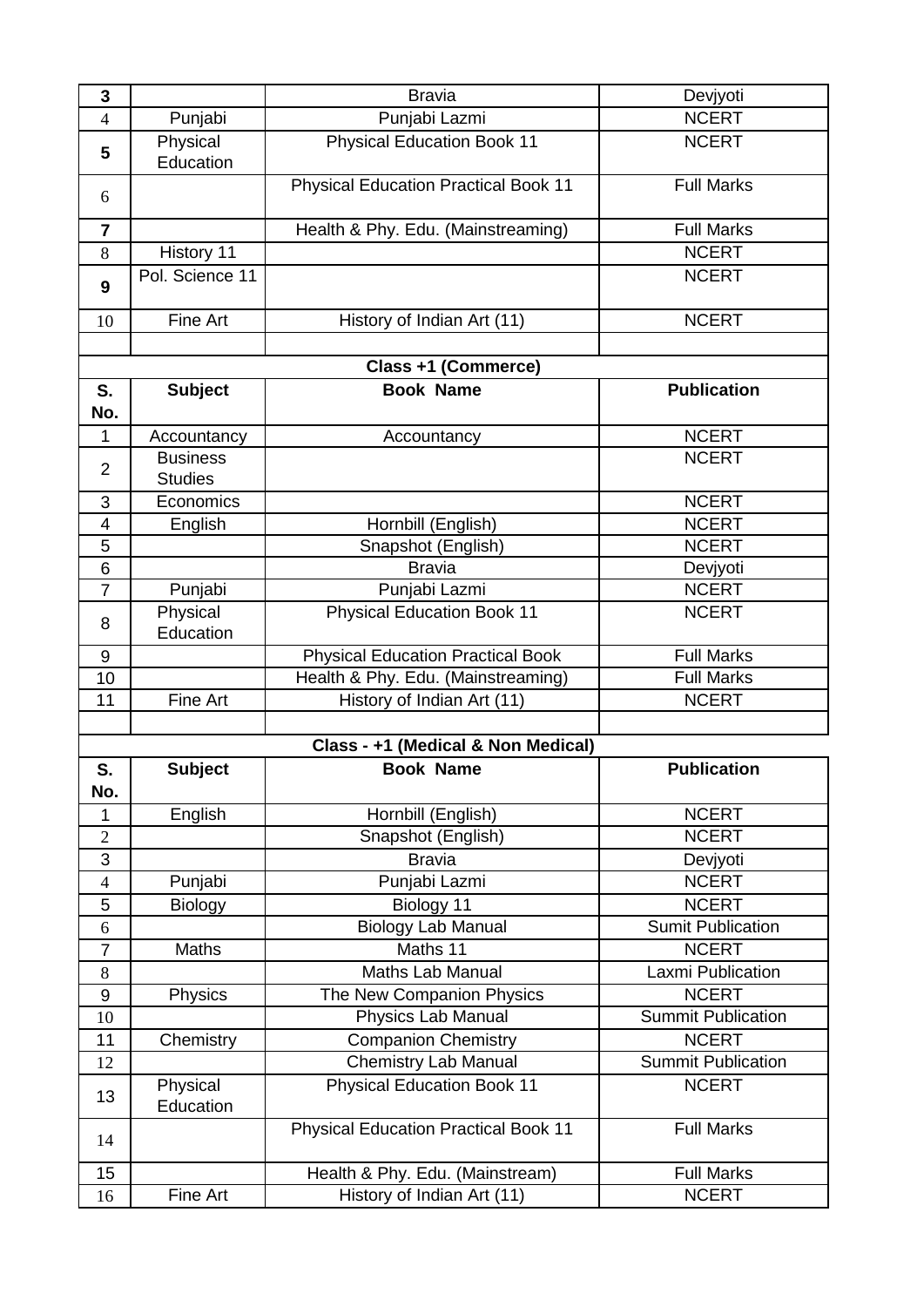|                |                       | Class +2 (Arts)                              |                          |
|----------------|-----------------------|----------------------------------------------|--------------------------|
| S.<br>No.      | <b>Subject</b>        | <b>Book Name</b>                             | <b>Publication</b>       |
| 1              | English               | <b>Vistas</b>                                | <b>NCERT</b>             |
| $\overline{2}$ |                       | Flamingo                                     | <b>NCERT</b>             |
| 3              |                       | <b>Bravia</b>                                | Devjyoti                 |
| $\overline{4}$ | Punjabi               | Punjabi Lazmi                                | <b>NCERT</b>             |
| 5              | History 12            |                                              | <b>NCERT</b>             |
| 6              | Pol. Science 12       |                                              | <b>NCERT</b>             |
| $\overline{7}$ |                       | <b>Physical Education Book 12</b>            | <b>NCERT</b>             |
| 8              |                       | <b>Physical Education Practical Book 12</b>  | <b>Full Marks</b>        |
| $9\,$          |                       | Health & Phy. Edu. (Mainstreaming)           | <b>Full Marks</b>        |
| 10             | <b>Fine Art</b>       | History of Indian Art (12)                   | <b>NCERT</b>             |
|                |                       |                                              |                          |
|                |                       | Class +2 (Commerce)                          |                          |
| S.             | <b>Subject</b>        | <b>Book Name</b>                             | <b>Publication</b>       |
| No.            |                       |                                              |                          |
| 1              | Accountancy           |                                              | <b>NCERT</b>             |
|                | <b>Business</b>       |                                              | <b>NCERT</b>             |
| $\overline{2}$ | <b>Studies</b>        |                                              |                          |
| 3              | Economics             |                                              | <b>NCERT</b>             |
| 4              | English               | <b>Vistas</b>                                | <b>NCERT</b>             |
| 5              |                       | Flamingo                                     | <b>NCERT</b>             |
| 6              |                       | <b>Bravia</b>                                | Devjyoti                 |
| $\overline{7}$ | Punjabi               | Punjabi Lazmi                                | <b>NCERT</b>             |
| 8              | Physical<br>Education | <b>Physical Education Book 12</b>            | <b>NCERT</b>             |
| 9              |                       | <b>Physical Education Practical Notebook</b> | <b>Full Marks</b>        |
| 10             |                       | Health & Phy. Edu. (Mainstreaming)           | <b>Full Marks</b>        |
| 11             | Fine Art              | History of Fine Art (12)                     | <b>NCERT</b>             |
|                |                       |                                              |                          |
|                |                       | Class +2 (Medical & Non- Medical)            |                          |
| S.<br>No.      | <b>Subject</b>        | <b>Book Name</b>                             | <b>Publication</b>       |
| 1              | English               | <b>Vistas</b>                                | <b>NCERT</b>             |
| $\overline{2}$ |                       | Flamingo                                     | <b>NCERT</b>             |
| 3              |                       | <b>Bravia</b>                                | Devjyoti                 |
| $\overline{4}$ | Punjabi               | Punjabi Lazmi                                | <b>NCERT</b>             |
| 5              | <b>Maths</b>          | Maths 12                                     | <b>NCERT</b>             |
| 6              |                       | <b>Maths Lab Manual</b>                      | Luxmi Publication        |
| $\overline{7}$ | <b>Biology</b>        | Biology 12                                   | <b>NCERT</b>             |
| 8              |                       | <b>Biology Lab Manual</b>                    | <b>Sumit Publication</b> |
| 9              | Physics               | Physics                                      | <b>NCERT</b>             |
| 10             |                       | Physics Lab Manual                           | <b>Sumit Publication</b> |
| 11             | Chemistry             | Chemistry                                    | <b>NCERT</b>             |
| 12             |                       | Chemistry Lab Manual                         | <b>Sumit Publication</b> |